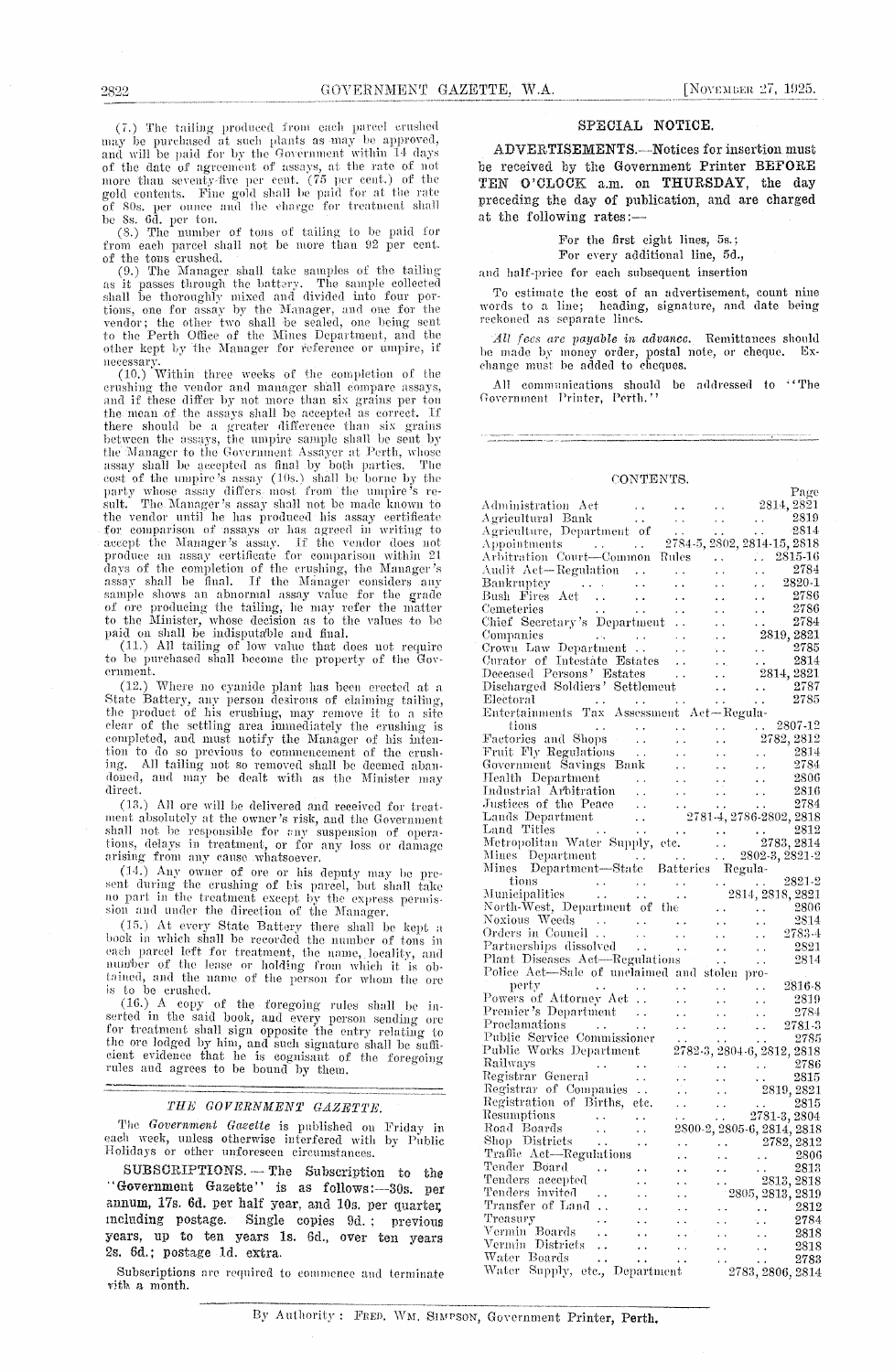

# Government Gazette

## PERTH, FRIDAY, 27 NOVEMBER 1925 No. 54

© STATE OF WESTERN AUSTRALIA

## **CONTENTS**

Administration Act Agricultural Bank Agriculture, Department of Appointments Arbitration Court—Common Rules Audit Act—Regulation Bankruptcy Bush Fires Act Cemeteries Chief Secretary's Department Companies Crown Law Department Curator of Intestate Estates Deceased Persons' Estates Discharged Soldiers' Settlement Electoral Entertainments Tax Assessment Act—Regulations Factories and Shops Fruit Fly Regulations Government Savings Bank Health Department Industrial Arbitration Justices of the Peace Lands Department Land Titles Metropolitan Water Supply, etc. Mines Department Mines Department—State Batteries Regulations Municipalities North-West, Department of the Noxious Weeds Orders in Council Partnerships dissolved Plant Diseases Act—Regulations Police Act—Sale of unclaimed and stolen property Powers of Attorney Act Premier's Department Proclamations Public Service Commissioner Public Works Department Railways